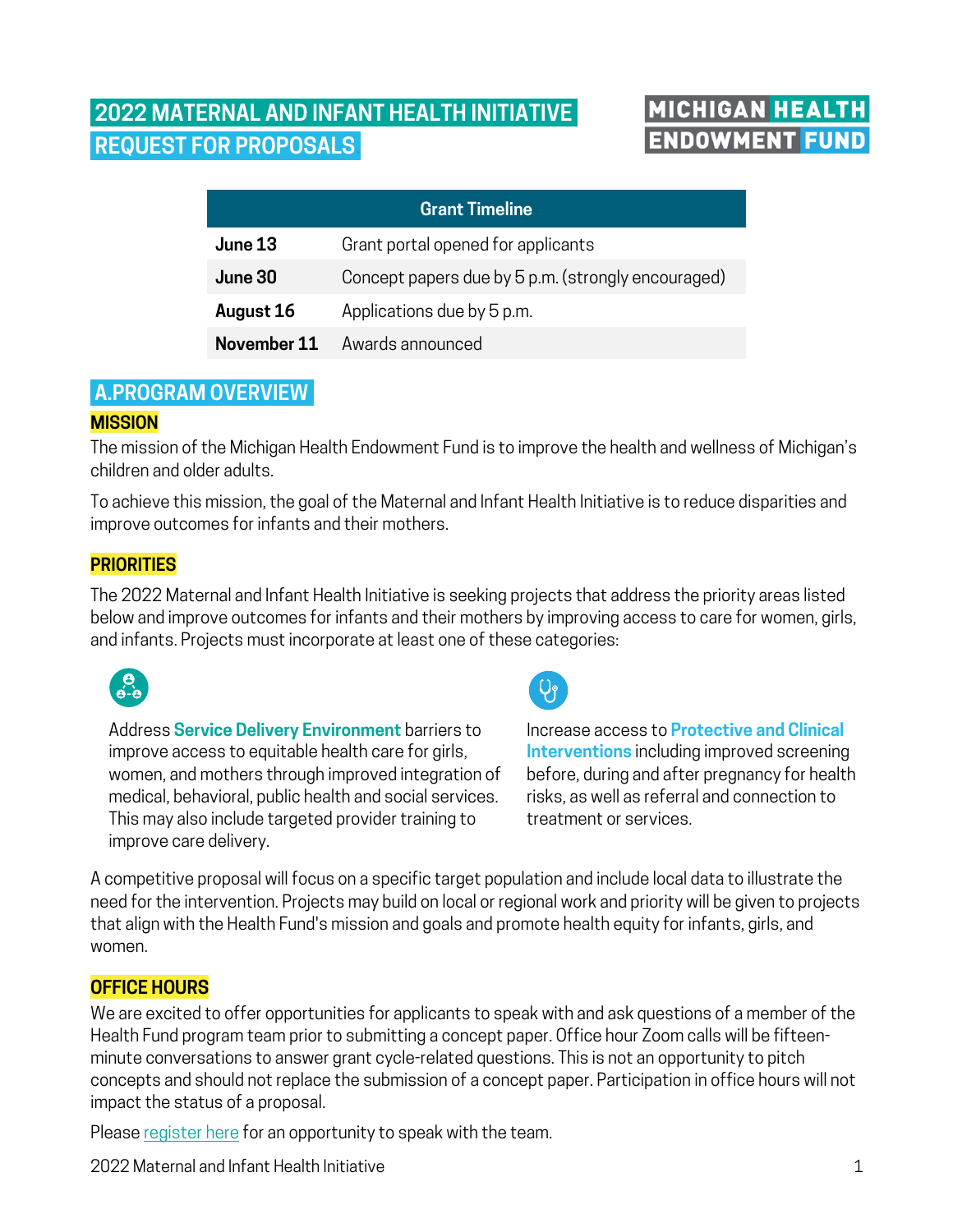# **B. APPLICATION PROCESS.**

# **CONCEPT PAPERS (DUE JUNE 30, 2022)**

We **strongly encourage** concept paper submission (not to exceed two pages) for review and feedback by the Health Fund prior to submission of a full proposal. While not required, this may result in a stronger, more competitive proposal that clearly aligns with Health Fund goals.

Concept papers should include the following sections, in this order:

- Organization name
- Project information
	- o Title
	- $\circ$  Description of how the project will improve access to care for women, girls and infants—identify the health disparities, challenges, or needs the project will address
	- o Information specific to how the project aligns with the priority areas of addressing barriers in the service delivery environment, including better integrating care and services as well as provider training to improve care delivery, and increasing access to protective and clinical interventions, such as improved screenings and helping people connect to the treatment and services they need.
	- o List of key partners and expected roles in the project
	- o How the project will be sustained and continue to have an impact after the grant period ends
- Estimated budget (detailed budget breakdown is not required, just tell us what the budget will cover)

Send concept papers to [grants@mihealthfund.org](mailto:grants@mihealthfund.org) **before 5:00 p.m. on June 30, 2022.** We will not review concept papers submitted after the deadline.

# **APPLICATIONS (DUE AUGUST 16, 2022)**

Applications must be submitted electronically through the Health Fund website using the [grants portal](https://mhef.fluxx.io/user_sessions/new). **Using Google Chrome**, applicants will first be required to create an account. It may take 48 hours for your account to be approved. Once approved you will receive login credentials via email.

While the grants portal does not have a word limit function, we require applicants to keep the total narrative within the equivalent of 10 standard pages. The Health Fund also reserves the right to confidentially share proposals with external reviewers and other foundation partners.

# **Full proposals must be received by 5:00 p.m. on August 16, 2022. Proposals submitted after the deadline will not be considered.**

The Health Fund Board of Directors has sole responsibility for all grant decisions.

# **BUDGET CONSIDERATIONS**

The Health Fund expects to award grants up to \$500,000. An organization may not apply for a grant larger than 20% of its annual operating budget.

No more than 10% of the total grant budget may be allocated to indirect/administrative costs.

You may apply for a one or two-year grant, but the total request is limited to \$500,000. Please be sure to clearly identify your funding requests per year in your proposal, along with any other associated program revenue.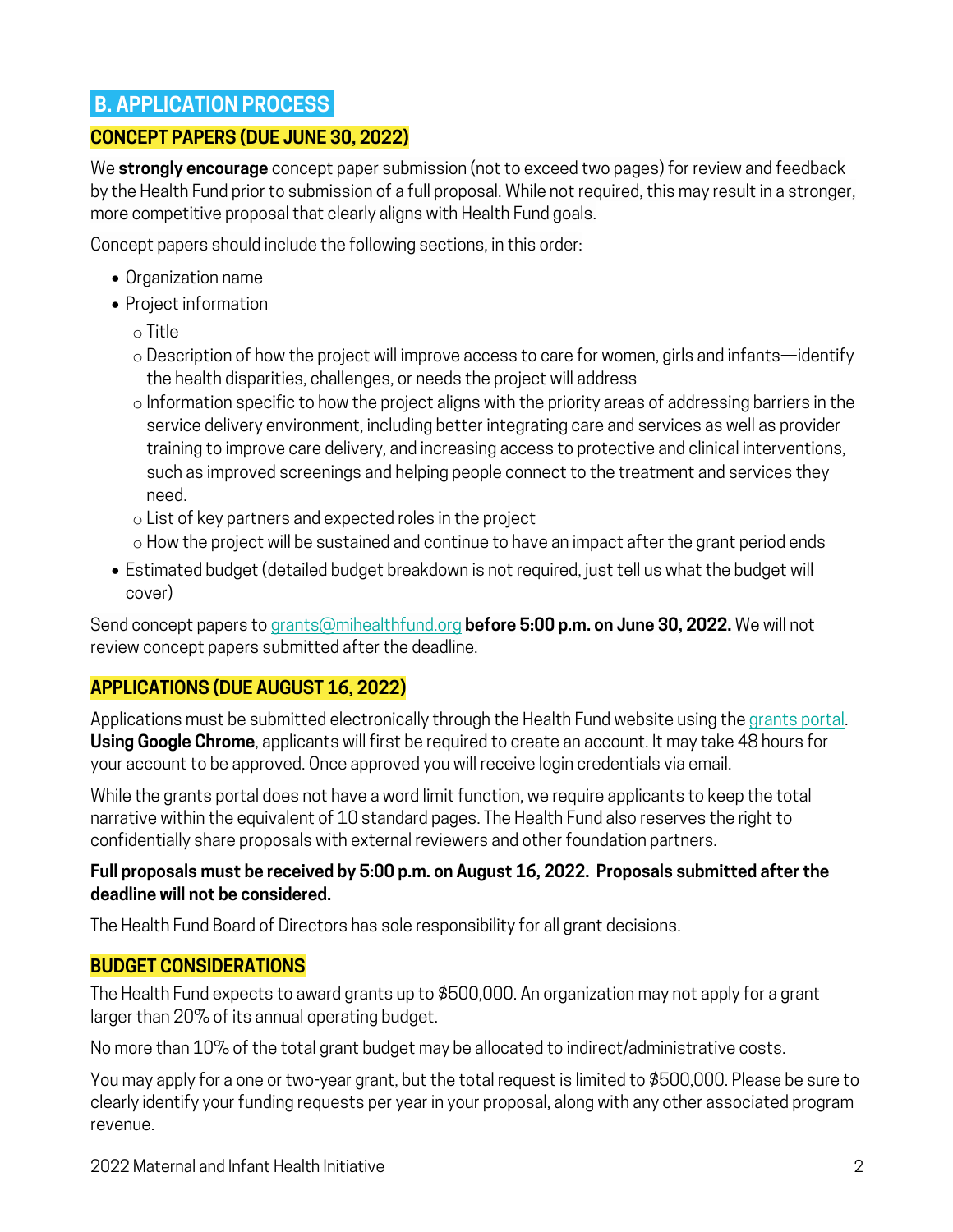# **C. ELIGIBILITY.**

Nonprofits, local units of government, and the State of Michigan are eligible for grants. Applicants must:

- Be recognized by the Internal Revenue Service as a nonprofit organization; ✅
- Serve Michigan residents; ✅
- $\blacktriangledown$  Have a current certified financial audit; and
- $\blacktriangledown$  Have at least 1 FTE.

#### **EXCLUDED FROM FUNDING CONSIDERATION**

- **★** Requests to increase COVID-19 testing or vaccination capacity
- $\blacktriangleright$  Requests that are exclusively for the purchase of personal protective equipment
- $\blacktriangleright$  Organizations that discriminate because of age, race, ethnic origin, religion, sexual orientation, disability, or gender
- $\blacktriangleright$  Ongoing program operations and staffing
- $\blacktriangleright$  Health-related emergencies $^*$



 $\bigtimes$  Tuition costs and related fees

\* The Health Fund might in some situations consider support to address longer-term rebuilding or other needs following emergency situations.

# **D. APPLICATION QUESTIONS.**

We're including all our application questions here, along with tips to help you create a competitive project and application.

# 1

# **Project Details**

In this section, we ask for the basics: **Project Title**, **Amount of Request**, **Project Start Date**, **Project End Date**, and **Geographic Reach**. Additional details can be found in the [grants portal](https://mhef.fluxx.io/user_sessions/new).

# **Program Overview** 2

#### **A. Statement of Impact**

*In four sentences or less, describe this project in terms of improving access to health services for the target population. Think of this as your sales pitch to the board.*

#### **B. Project Priorities**

*Please select the health priority area(s) that match the intent of your project.*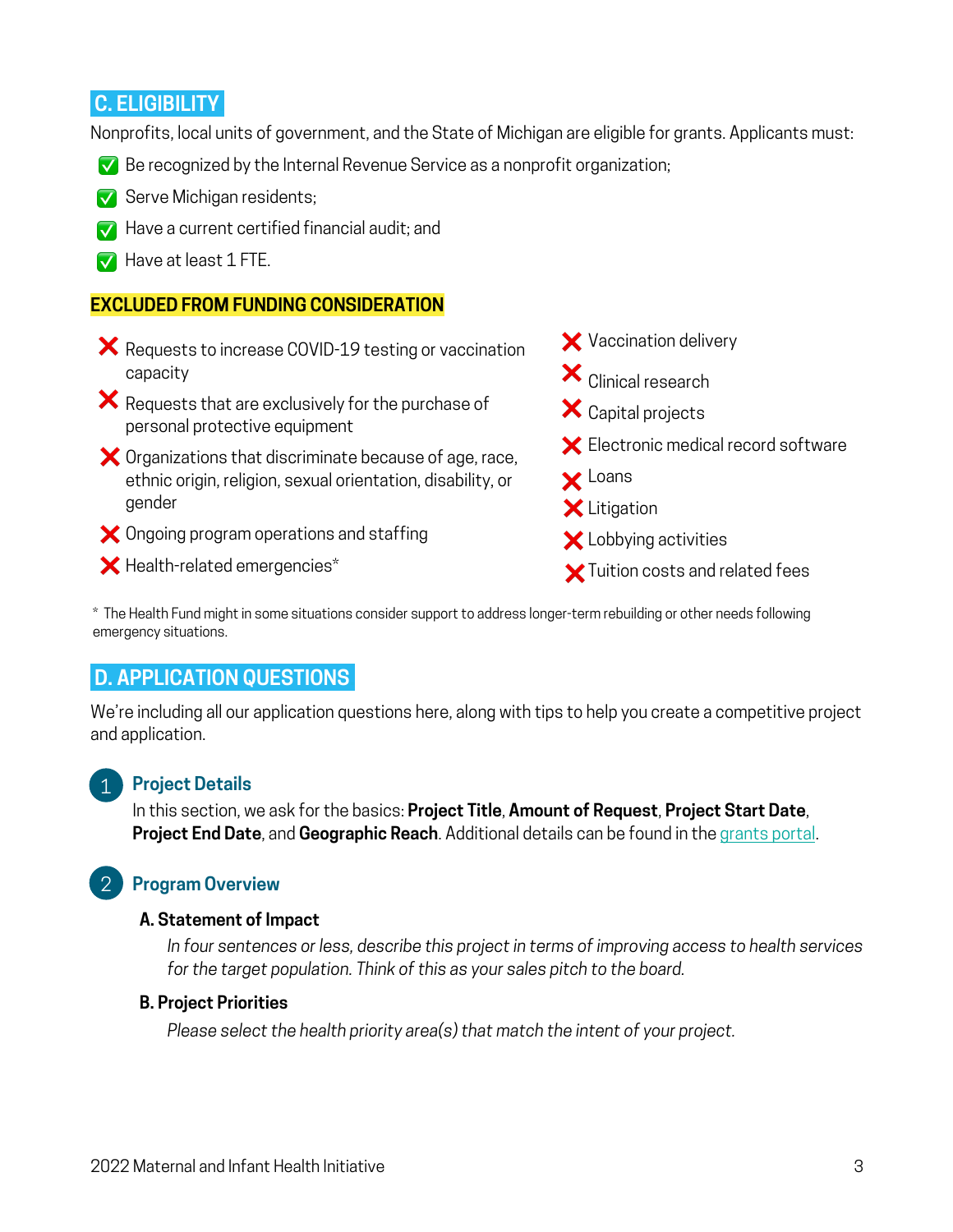# **C. Target Population**

*Who will be served by this project? Please include the number of individuals, locations, or organizations that will be served or impacted by the proposed activities.*

# **WHAT WE'RE LOOKING FOR.**

- Projects that target the Health Fund priority populations for this RFP of women and infants.
- Projects focused on health care access improvements for pregnant women, infants, and adolescent girls are of special interest.
- Very often the health of parents and caregivers has an impact on children in their care. When applicable, include information on how a family may be directly or indirectly impacted by the project.

# **D. Tweet About It**

*Please describe your initiative in 280 characters or less, as if you were going to share it on Twitter. Be creative and have fun with this!*

# **Purpose of the Grant** 3

# **A. Defining the Need**

*What data supports the need for this initiative/intervention for the target population in the community? What disparities (health outcomes, socioeconomic, racial, access to services etc.) exist in the target community that will be impacted by the intervention?*

# **WHAT WE'RE LOOKING FOR.**

- Projects that address an unmet need and focuses on populations that face health disparities and disproportionate barriers to improved health.
- Projects that use well-developed, population-specific data and input from the target population to help understand and reduce health disparities.
- Applicants are encouraged to use self-collected data, internal learnings, and community feedback to demonstrate organizational experience and the need for intervention.
- Compare your data to neighboring geographies/districts/populations.

# **B. Details of the Initiative**

*Please provide more detail about the proposed initiative. This is your chance to elaborate on your initial description (2A). Include details on the long-term impact of the project for the community or target population***.**

# **C. Workplan**

*Upload a workplan that describes the specific activities you propose to conduct. The plan should include major activities, responsible person or entity, timeline for key benchmarks and completion, deliverables, and related health outcomes.*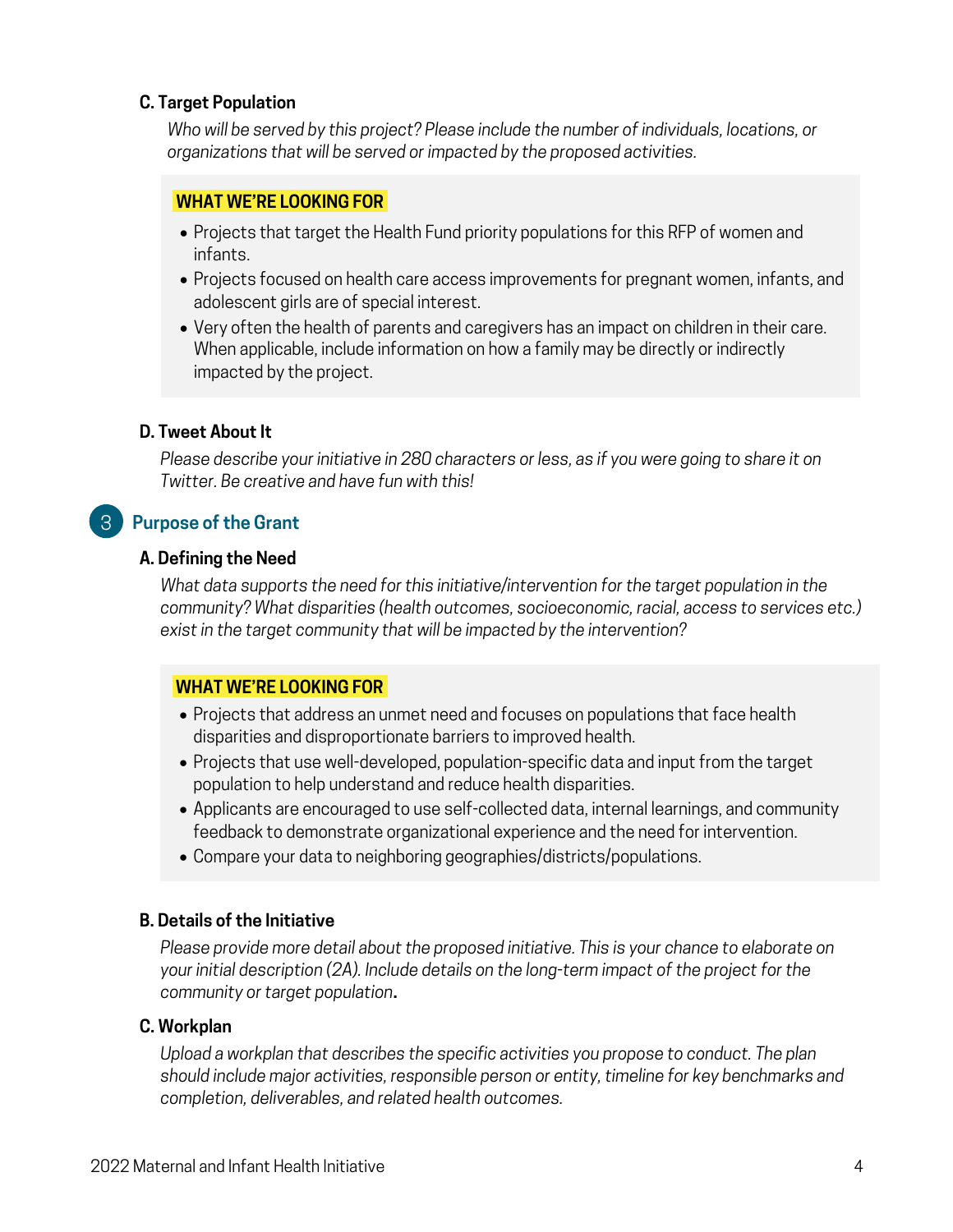#### **D. Collaboration**

*Describe who you will collaborate with and what their role(s) will be with this specific initiative. For organizations involved in workplan activities or implementation, please include letters of commitment that outline the roles, resources allocation, and responsibilities of each partner. Please describe how you have or will engage with the target population in the planning, implementation, or evaluation of the project.*

# **WHAT WE'RE LOOKING FOR.**

- Examples of collaboration could include community member involvement, multi-sector partnerships with defined roles related to the project, and how external resources will be leveraged.
- Proposals that focus on one organization will be less competitive.
- Projects that identify and include letters of commitment from implementation or partner sites will be more competitive.
- Proposals that have or will include the people and communities to be served in the planning, implementation, or evaluation of a project will be more competitive.

#### **E. Organizational Capacity and Experience Engaging the Community**

*Provide a brief statement of how this project aligns with your mission, organizational priorities, and community needs. Describe your organizational experience and capacity to lead this project, including internal capacity and external connection with the community or target population.*

#### **Potential Impact** 4

#### **A. Measurable Health Impact and Evaluation Plan**

*What are the intended short-term and long-term outcomes of your proposed project and how will they be measured? What baseline data will be used to measure progress? At the end of the grant period, how will you determine if the project was successful and who it impacted? Why are those measures good indicators of the effectiveness of your project?*

#### **WHAT WE'RE LOOKING FOR.**

- What data sources will you use for your outcomes and how will you access them?
- Projects should prioritize ongoing evaluation and the integration of learning throughout the grant period, not just at the end.
- Outcomes can incorporate both quantitative and qualitative measures.
- What are the long-term goals you intend to achieve and how will this project set those in motion? We recognize that not all outcomes will be realized during the grant period.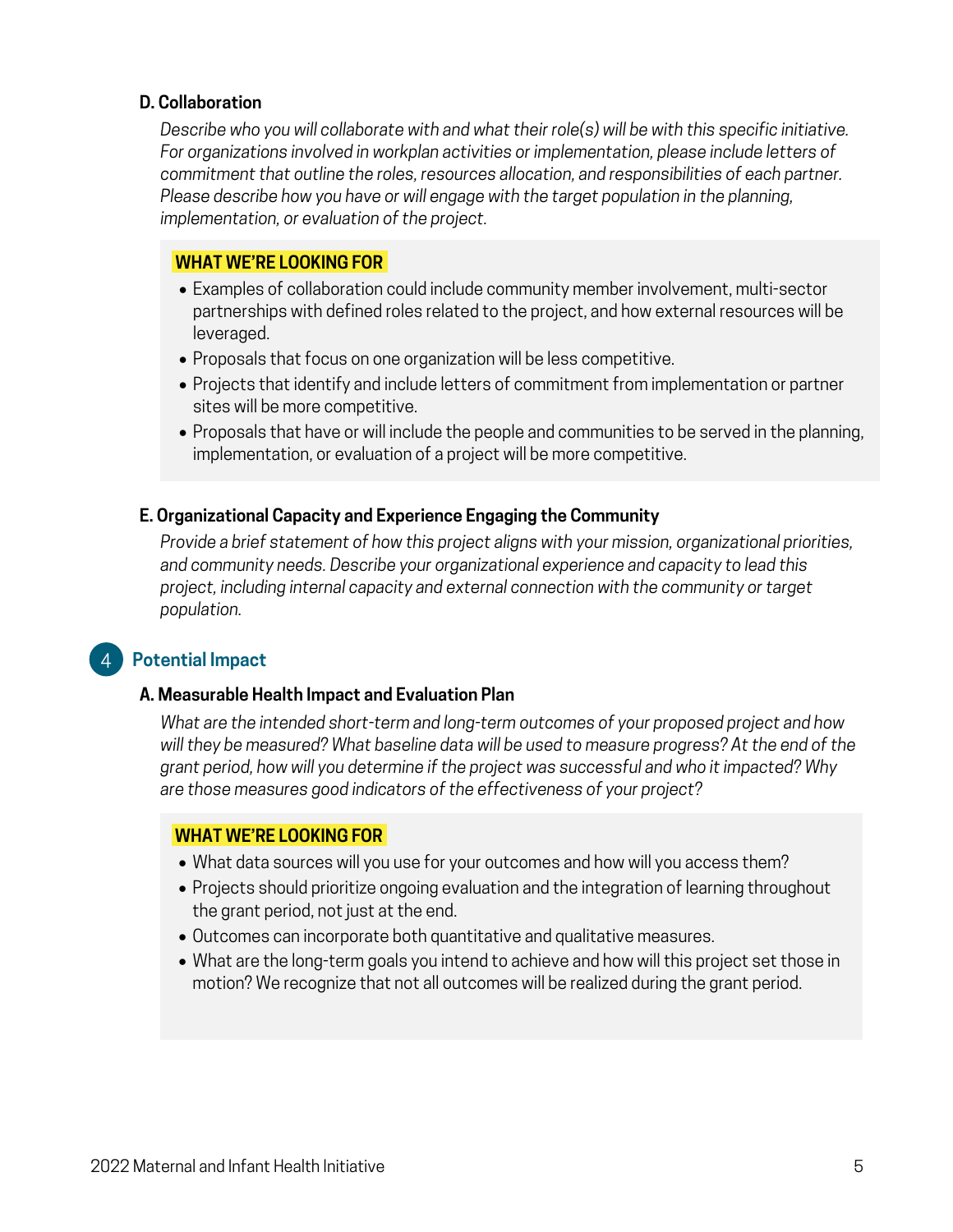# **B. Replicability, Scalability, and Systems Change**

*How might this project change existing systems or structures to improve service delivery or reduce health disparities (i.e., through collaboration, connectivity, policy change, integration models, etc.)? How will lessons learned be shared with stakeholders to promote replicability?*

# **WHAT WE'RE LOOKING FOR.**

- The project has potential for replication in other settings, including opportunities to learn, disseminate knowledge, and inform public policy.
- Proposals that emphasize how a project will be expanded within a large organization or will be shared with external organizations will be most competitive.
- What actions will be taken to share what you have learned? Will the project lead to easier replication for other organizations?

# **C. Sustainability**

*Describe how the proposed activities or deliverables will be sustained or expanded after the grant period. If the project could be supported through billable services, state funding mechanisms or other avenues, include information on how and when these funding streams will be leveraged to achieve sustainability.*

# **WHAT WE'RE LOOKING FOR.**

- For example, sustainability may occur when workforce training results in enhanced billing potential, or when a collaborative project has partner organizations who are committed to provide support.
- Projects that rely on policy changes or buy-in from outside entities, like the State of Michigan or a community health agency, for sustainability should include letters of commitment expressing interest in the results of the grant.
- If a grant is seeking support for a project with revenue, billable services, or could be supported through state funding mechanisms, the proposal should clearly outline the need for grant funding and include a plan for when billing/support will begin. This should also be included in the budget attachment.
- Projects that rely on continued philanthropic investment to sustain the activities may be less competitive.